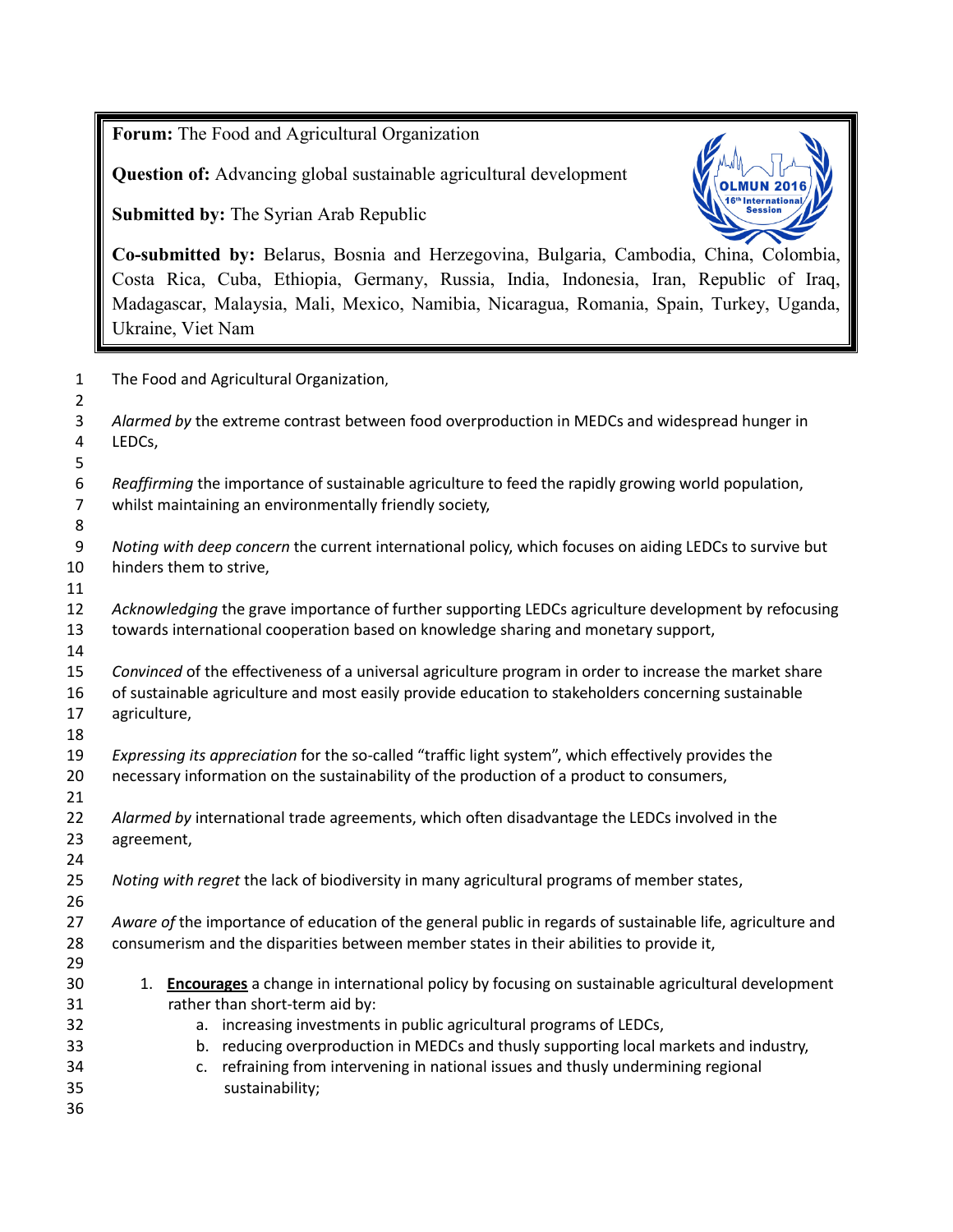| 37 |    |                                                                                                       |  |  |  |  |
|----|----|-------------------------------------------------------------------------------------------------------|--|--|--|--|
| 38 |    | 2. Calls upon UN-Member states especially MEDCs to further support sustainable agriculture            |  |  |  |  |
| 39 |    | development in LEDCs by:                                                                              |  |  |  |  |
| 40 |    | an open exchange of technologies and ideas,<br>a.                                                     |  |  |  |  |
| 41 |    | b. ending national individualism that hinders LEDCs a fair access to international markets,           |  |  |  |  |
| 42 |    | offering interest loans lower than 1% to LEDCs to increase their independence on the<br>c.            |  |  |  |  |
| 43 |    | international stage;                                                                                  |  |  |  |  |
| 44 |    |                                                                                                       |  |  |  |  |
| 45 |    |                                                                                                       |  |  |  |  |
| 46 | 3. | Recommends that UN members reduce low cost food import into LEDCs in order to enable local            |  |  |  |  |
| 47 |    | industries to grow by reducing national subsidies in MEDCs which enable the price dumping on          |  |  |  |  |
| 48 |    | emerging markets;                                                                                     |  |  |  |  |
| 49 |    |                                                                                                       |  |  |  |  |
| 50 |    |                                                                                                       |  |  |  |  |
| 51 | 4. | Proposes for member states and unions of member states (EU, AU, Arab League) to introduce             |  |  |  |  |
| 52 |    | stricter regulations on international food markets by the UN to reduce speculation and                |  |  |  |  |
| 53 |    | stabilizing the market;                                                                               |  |  |  |  |
| 54 |    |                                                                                                       |  |  |  |  |
| 55 |    |                                                                                                       |  |  |  |  |
| 56 |    | 5. Calls for the creation of the Global Sustainable Agricultural Program (GSAP), which shall be       |  |  |  |  |
| 57 |    | responsible for the following:                                                                        |  |  |  |  |
| 58 |    | a. Establishing international sustainable development centers, which shall inform key                 |  |  |  |  |
| 59 |    | stakeholders on the possibilities of sustainable agricultural development,                            |  |  |  |  |
| 60 |    | b. Supporting research in the areas of sustainable agriculture, especially in the field of low        |  |  |  |  |
| 61 |    | yield agriculture, which makes it difficult for LEDCs and geographically disadvantaged                |  |  |  |  |
| 62 |    | countries to have a sovereign agriculture system,                                                     |  |  |  |  |
| 63 |    | Creating financial incentives for sustainable agricultural development;<br>C.                         |  |  |  |  |
| 64 |    |                                                                                                       |  |  |  |  |
| 65 |    |                                                                                                       |  |  |  |  |
| 66 | 6. | <b>Strongly Urges</b> the GSAP to be financed by the International Fund for Agricultural Development; |  |  |  |  |
| 67 |    |                                                                                                       |  |  |  |  |
| 68 |    |                                                                                                       |  |  |  |  |
| 69 |    | 7. Urges member states to implement a traffic light system on food packaging, indicating the          |  |  |  |  |
| 70 |    | sustainability of the method of production using the following labels:                                |  |  |  |  |
| 71 |    | Green: a product produced sustainably, both socially and ecologically,<br>а.                          |  |  |  |  |
| 72 |    | b. Orange: a product produced somewhat sustainably, which has some social and                         |  |  |  |  |
| 73 |    | ecological problems,                                                                                  |  |  |  |  |
| 74 |    | Red: a product which does not adhere to the existing sustainable guidelines and ideas;<br>C.          |  |  |  |  |
| 75 |    | Supervising the process of traffic light label allocation in order to prevent tortuous<br>d.          |  |  |  |  |
| 76 |    | interference by the regarding companies                                                               |  |  |  |  |
| 77 |    |                                                                                                       |  |  |  |  |
| 78 |    |                                                                                                       |  |  |  |  |
| 79 |    | 8. Requests member states not to sign trade agreements concerning agriculture import/export,          |  |  |  |  |
| 80 |    | which have proven detrimental to the economic situation of LEDCs;                                     |  |  |  |  |
| 81 |    |                                                                                                       |  |  |  |  |
| 82 |    |                                                                                                       |  |  |  |  |
| 83 |    |                                                                                                       |  |  |  |  |
| 84 |    |                                                                                                       |  |  |  |  |
|    |    |                                                                                                       |  |  |  |  |